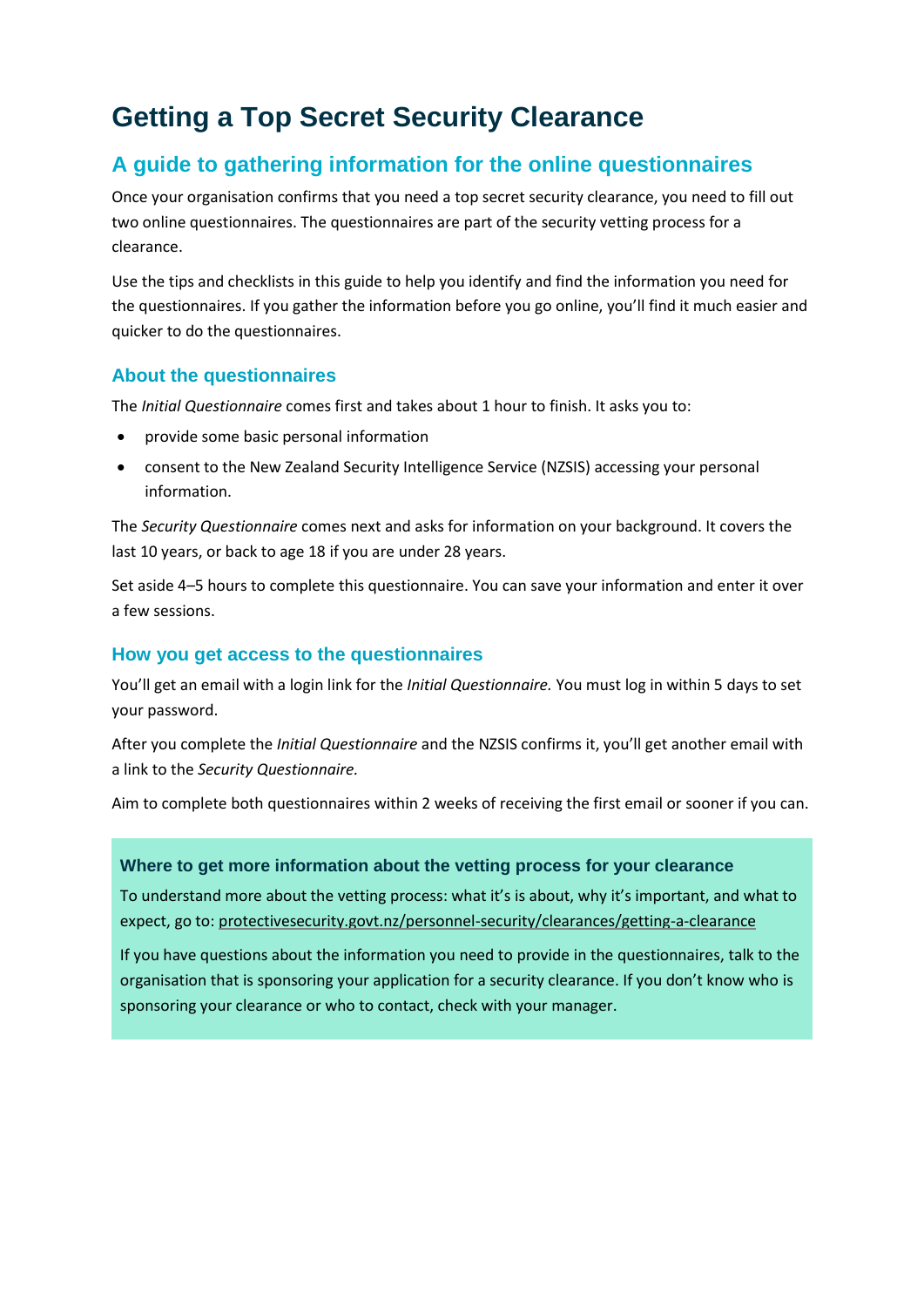# **Tips to help you gather the right information**

| Personal<br>information on<br>other people | The best way to get the information you need on other people is to ask<br>them directly. When you can't ask directly, try:<br>• asking other friends or family<br>• using family records, such as birth, death, or marriage certificates; or<br>passports<br>• checking public records, such as registers of births, deaths, and marriages.                                                                                                                                                                                                                                            |
|--------------------------------------------|----------------------------------------------------------------------------------------------------------------------------------------------------------------------------------------------------------------------------------------------------------------------------------------------------------------------------------------------------------------------------------------------------------------------------------------------------------------------------------------------------------------------------------------------------------------------------------------|
| Citizenship<br>information                 | To find citizenship information, go to: govt.nz/browse/passports-citizenship-<br>and-identity/nz-citizenship                                                                                                                                                                                                                                                                                                                                                                                                                                                                           |
| <b>Visa information</b>                    | To find visa information, go to: immigration.govt.nz/new-zealand-visas                                                                                                                                                                                                                                                                                                                                                                                                                                                                                                                 |
| <b>Previous</b><br>addresses               | To find previous addresses, try old electronic or paper documents. For<br>example, old power or phone accounts, rates invoices, sale and purchase<br>agreements, or rental agreements.                                                                                                                                                                                                                                                                                                                                                                                                 |
| Previous jobs or<br>employer details       | To find information about jobs you've had in the past or previous<br>employers, you could look in:<br>• your curriculum vitae $(CV)$ — current or previous copies<br>• your LinkedIn profile<br>• the Companies Register - companies office govt.nz<br>• relevant websites.                                                                                                                                                                                                                                                                                                            |
| <b>Passports</b>                           | To check or get passport information, go to: passports.govt.nz                                                                                                                                                                                                                                                                                                                                                                                                                                                                                                                         |
| Other countries<br>visited                 | To find overseas travel information, try checking:<br>• your emails for booking confirmations (accommodation, flights) or travel<br>itineraries<br>• your social media account(s) for posts on your travels<br>• your passports (old and new) for visa or travel stamps<br>• with people you travelled with to see if they have any records you can use<br>• any travel logs or diaries you kept.<br>You can also request a summary of your previous travel movements,<br>but it can take up to 20 working days to get it. Go to:<br>customs.govt.nz/about-us/travel-movements-request |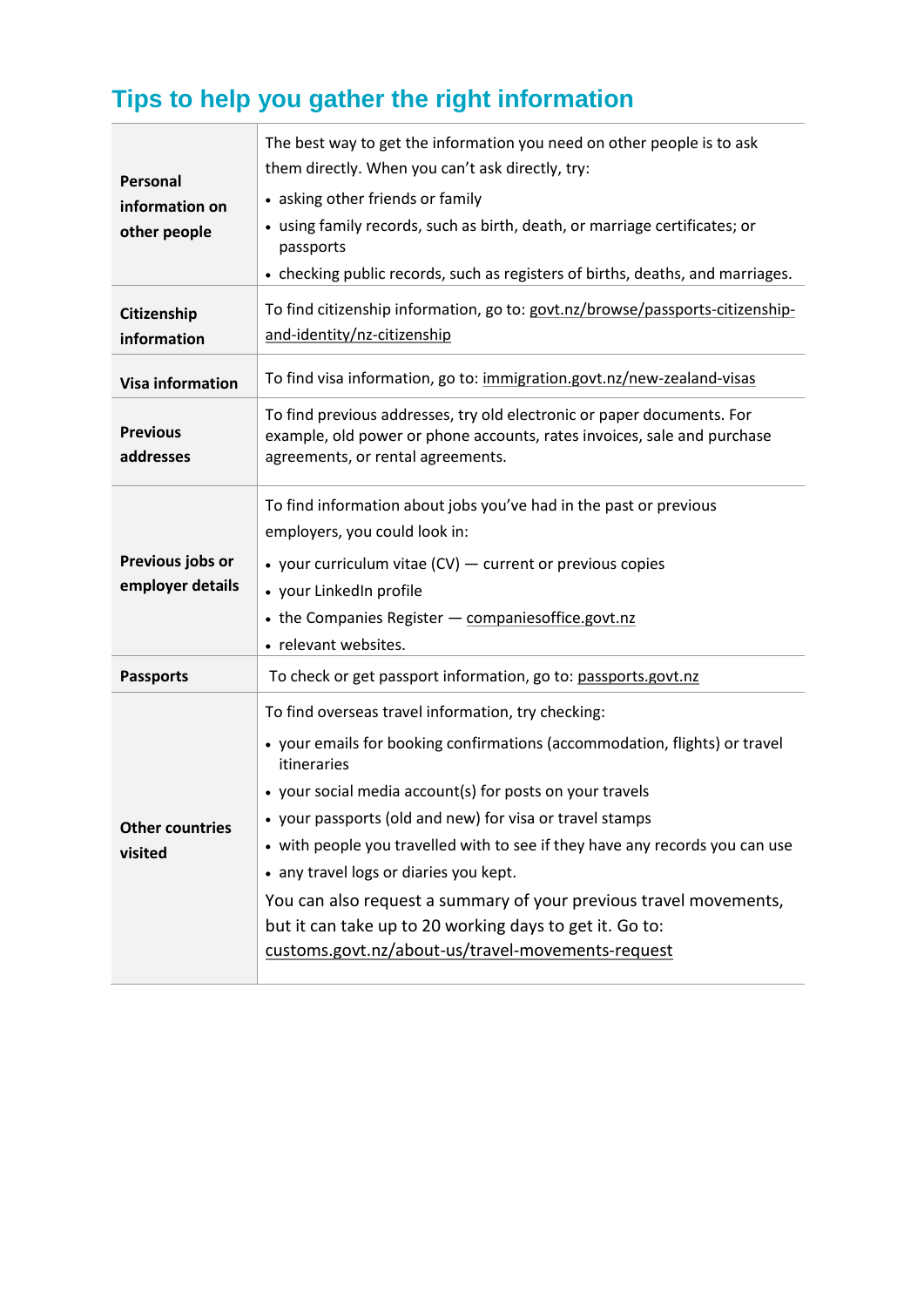# Checklist for providing the right information about **you**

| Subject area and definition                                                                                                                                                      | <b>Information to provide</b>                                            | <b>Applies</b><br>to you? | Done? |
|----------------------------------------------------------------------------------------------------------------------------------------------------------------------------------|--------------------------------------------------------------------------|---------------------------|-------|
| Dual citizenship<br>• Do you currently hold dual citizenships?<br>• Have you held dual citizenships in the past?                                                                 | • All citizenships - current and<br>previous                             |                           |       |
| <b>New Zealand citizenship</b><br>• Are you a NZ citizen?                                                                                                                        | • NZ citizenship number or passport<br>number                            |                           |       |
| <b>Country of birth</b><br>• Were you born overseas?                                                                                                                             | • The date you arrived in NZ<br>• Your town and country of birth         |                           |       |
| <b>Resident Class Visa/NZ Permanent Resident</b><br>• Do you hold a Resident Class Visa?<br>• Do you hold a NZ Permanent Resident Visa?                                          | • The type of visa you hold                                              |                           |       |
| <b>Addresses</b><br>• At any time over the past 10 years, have you<br>lived overseas for more than 3 months at a time?<br>• Note: Include any deployments or work<br>placements. | • Overseas residential addresses<br>• Dates you lived at these addresses |                           |       |
| • Over the past 10 years, have you lived anywhere<br>different from your current address?                                                                                        | • Previous addresses<br>• Dates lived at these addresses                 |                           |       |
| Employment                                                                                                                                                                       |                                                                          |                           |       |
| • Are you currently employed? Who by?                                                                                                                                            | • Dates of employment - from/to                                          |                           |       |
| • Over the past 10 years, have you been employed<br>by any other employers in NZ (not counting your<br>current employer)?                                                        | • Position held - your job title<br>• Employer<br>• Business address     |                           |       |
| • Over the past 10 years, have you been employed<br>overseas for any period?                                                                                                     | • Reason for leaving                                                     |                           |       |
| <b>Passports</b>                                                                                                                                                                 | Passport numbers, and issue and<br>expiry dates for:                     |                           |       |
| • Do you currently hold a New Zealand or foreign                                                                                                                                 | • Current passports                                                      |                           |       |
| passport?                                                                                                                                                                        | • Expired passports (where possible)                                     |                           |       |
| • Have you previously held a New Zealand or<br>foreign passport?                                                                                                                 | • Passport(s) you have held under a<br>different name                    |                           |       |
| <b>Other countries visited</b>                                                                                                                                                   | • All countries visited                                                  |                           |       |
| • Have you visited any overseas countries in the<br>past 10 years?                                                                                                               | • Dates of visits (approximate dates<br>are ok)                          |                           |       |
| • Note: If you went on a tour, include all the<br>countries you visited.                                                                                                         | • Reason for travel                                                      |                           |       |
| <b>Education</b>                                                                                                                                                                 | • Dates of study                                                         |                           |       |
| • Have you attended any secondary schools, high                                                                                                                                  | • Institute of study                                                     |                           |       |
| schools, universities or other tertiary<br>institutions?                                                                                                                         | • Qualifications complete/incomplete                                     |                           |       |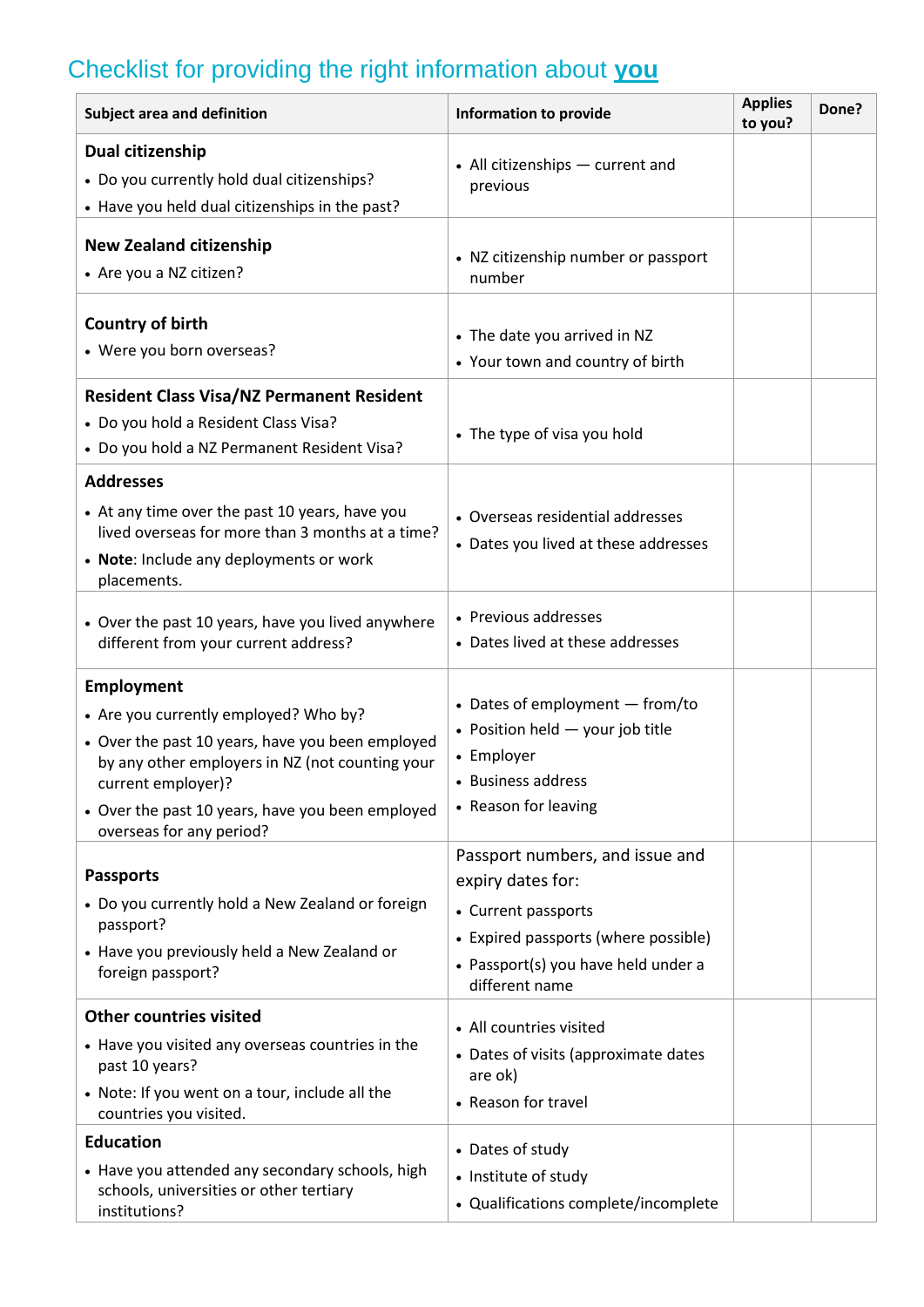# Checklist for providing the right information about **other people**

| <b>Subject area and definition</b>                                                                                                                                                                                                                                                                                                                                 | <b>Information to provide</b>                                                                                                                                                                                            | <b>Applies</b><br>to you? | Done? |
|--------------------------------------------------------------------------------------------------------------------------------------------------------------------------------------------------------------------------------------------------------------------------------------------------------------------------------------------------------------------|--------------------------------------------------------------------------------------------------------------------------------------------------------------------------------------------------------------------------|---------------------------|-------|
| Children<br>• Children aged 16 years or over (include any<br>step- or adopted children)<br><b>Siblings</b><br>• Full and half siblings, and any adoptive or<br>step-brothers and sisters                                                                                                                                                                           | • Full name<br>• Date and country of birth<br>• Date of death (if applicable)<br>• All current and former citizenships                                                                                                   |                           |       |
| <b>Parents or caregivers</b><br>• Tell us about your birth parents and any other<br>people who have played a significant role in<br>your upbringing. For example, whanau,<br>adoptive parents, step-parents, or guardians.                                                                                                                                         | • Date of arrival in NZ (if applicable)<br>• Occupation<br>• Employer<br>• Residential address                                                                                                                           |                           |       |
| <b>Current spouse or partner</b><br><b>AND</b><br>Any previous spouse or partner from the<br>past 10 years<br>• Spouse means a person you're married to or<br>in a civil union with.<br>• Partner means a person you're in a steady,<br>live-in, or committed relationship with.<br>Partner includes anyone you're currently<br>involved with or may be entering a | Same information as above, plus:<br>• Duration of relationship<br>• Date and place of marriage/civil union<br>(if applicable)                                                                                            |                           |       |
| relationship with.<br>Parents of spouse or partner<br>• Your spouse or partner's birth parents and<br>any other person who played a significant role<br>in their upbringing. For example, whānau,<br>adoptive parents, step-parents, or guardians.                                                                                                                 | • Full name<br>• Date and country of birth<br>• Date of death (if applicable)<br>• All current and former citizenships<br>• Date of arrival in NZ (if applicable)<br>• Occupation<br>• Employer<br>• Residential address |                           |       |
| <b>Shared accommodation</b><br>• Anyone else aged 16 years or older who you<br>live with that is not listed above. For example,<br>flatmates.                                                                                                                                                                                                                      | • Full name - include all middle names,<br>any other names they are known by,<br>maiden names, and previous married<br>names<br>• Date and country of birth<br>• Occupation<br>• Employer                                |                           |       |